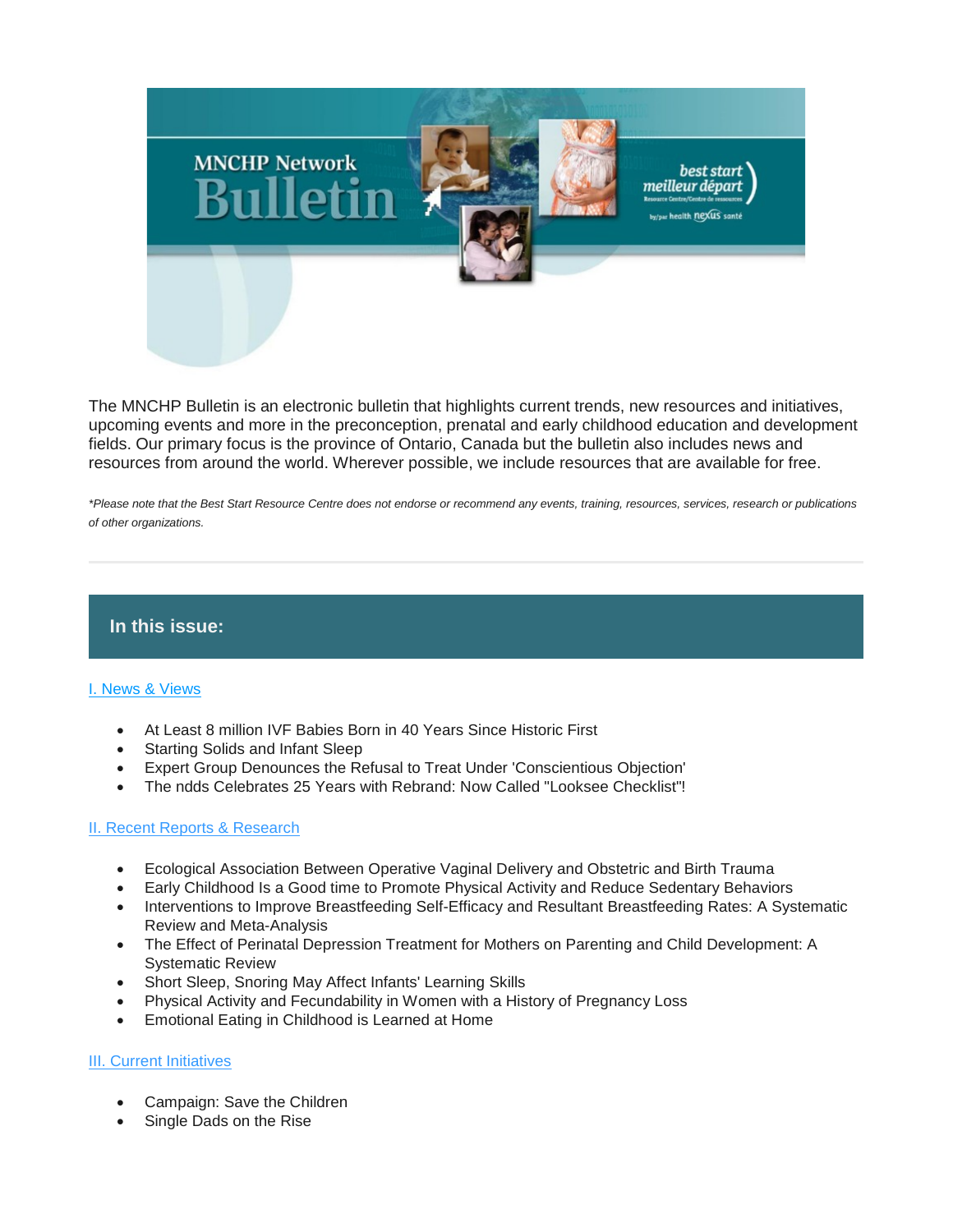• Expanding our View of Children and Spaces with 360 Video

## [IV. Upcoming Events](file://SV005/HN_DATA/PROJECT_DATA/BEST_START/Communications/MNCHP_HBHC_BSASC_RSMI_Networks/Bulletins/2018-2019/MNCHPbulletin_%20July%202018.html#IV.%20Upcoming%20Events)

- Best Start Resource Centre 2019 Conference : Save the Date
- 2018 OCASI Executive Directors Forum : Call for Vendors
- NRC's 2018 Forum: "Unpacking Food Literacy"
- 7th Conference on Recent Advances in the Prevention and Treatment of Childhood and Adolescent **Obesity**
- Health Promotion Ontario 2018 Annual Conference
- Annual Conference on Women and Maternal Nutrition and Care

#### [V. Resources](file://SV005/HN_DATA/PROJECT_DATA/BEST_START/Communications/MNCHP_HBHC_BSASC_RSMI_Networks/Bulletins/2018-2019/MNCHPbulletin_%20July%202018.html#V.%20Resources)

- Reaching IN... Reaching OUT Songs of Resilience
- Bringing Up Bébé Bilingual: The 4Rs
- Strong Nations: Bringing Indigenous Books Into Your Lives...
- It's A Plan: Website on Contraception

## **I. News & Views**

#### **At Least 8 million IVF Babies Born in 40 Years Since Historic First**

The world's first in-vitro fertilization baby was [born in 1978](http://www.cnn.com/2003/HEALTH/parenting/07/25/ivf.anniversary/) in the UK. Since then, 8 million babies have been born worldwide as a result of IVF and other advanced fertility treatments, an international committee estimates. In-vitro fertilization involves removing eggs from a woman's ovaries and mixing them with sperm outside the body, typically in a Petri dish; "in vitro" is Latin for "in glass." Fertilized by this process, the eggs become embryos that can be placed in a woman's uterus, where they can develop into a fetus and eventually a baby. While IVF births have increased over the past four decades, rates of twins and multiple births have declined, according to the report from the International Committee Monitoring Assisted Reproductive [Technologies,](http://www.icmartivf.org/) a non-profit that disseminates global information on assisted reproductive technologies.

Read [the article.](https://edition.cnn.com/2018/07/03/health/worldwide-ivf-babies-born-study/index.html)



## **Starting Solids and Infant Sleep**

A small but publicized [study published in JAMA Pediatrics](https://www.bbc.com/news/health-44723638) reported an association between the early introduction of solids into infants' diets and longer sleep duration, less frequent waking at night, and a reduction in reported sleep problems. This creates some confusion for new parents, as the current World Health Organization guidelines recommend exclusive breastfeeding for the first 6 months of life. Should you need to answer their concerns, have a look at UNICEF UK's complete and straightforward answer, available [on their website.](https://www.unicef.org.uk/babyfriendly/about/statements/?sisearchengine=1022&utm_source=uukloyalty&utm_medium=email&utm_campaign=bf_newsjul18) It highlights the limitations of the study and advises against any change to the recommendation to introduce solids only at around six months.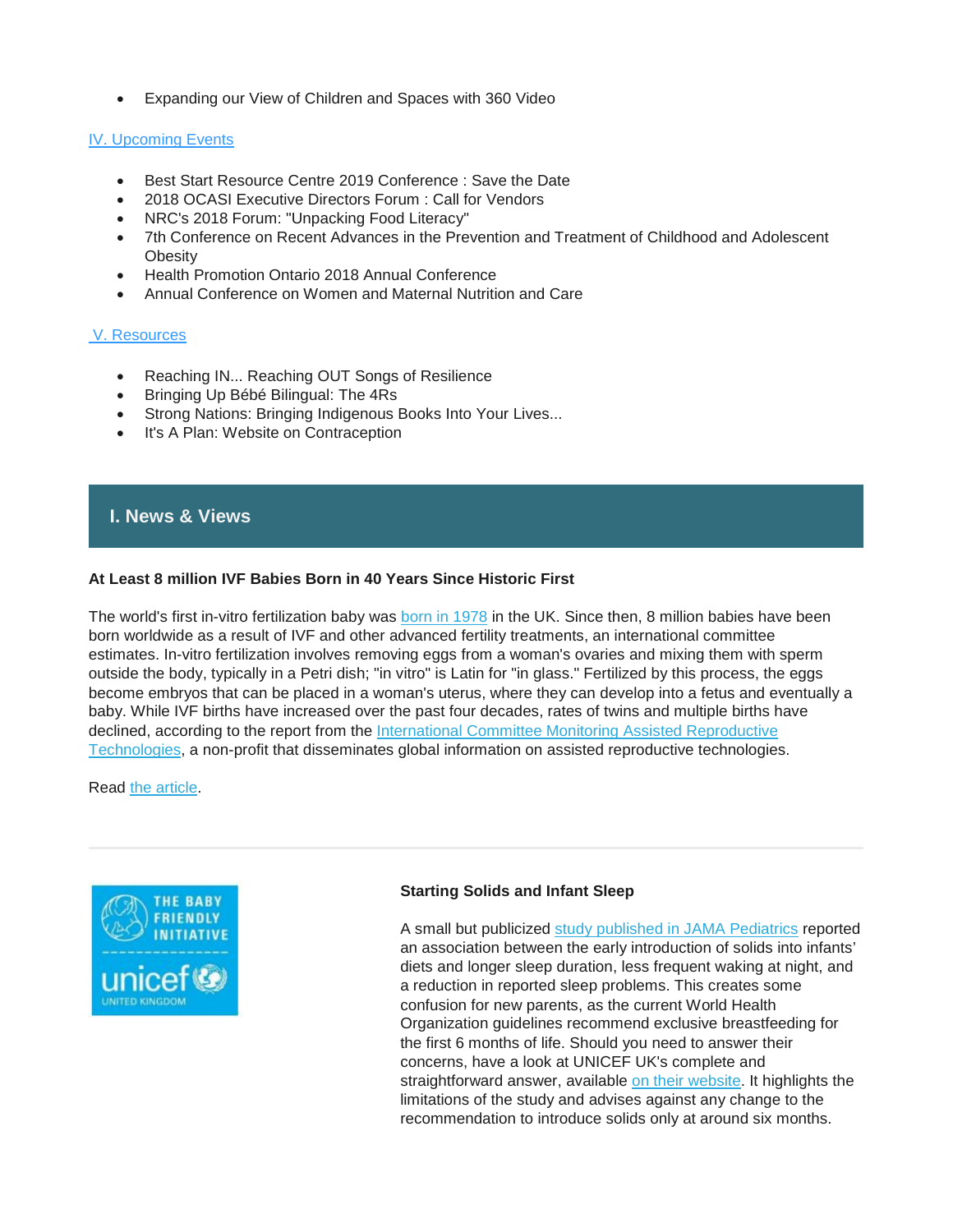Read [their statement.](https://www.unicef.org.uk/babyfriendly/wp-content/uploads/sites/2/2018/07/Statement-on-starting-solids-and-infant-sleep-study-Unicef-UK-Baby-Friendly-Initiative.pdf)

#### **Discussing the introduction of solid foods with new parents?**

The Best Start Resource Centre has the perfect resource for you: Available in 12 languages, the booklet *[Feeding Your](https://www.beststart.org/cgi-bin/commerce.cgi?preadd=action&key=D12-E)  [Baby](https://www.beststart.org/cgi-bin/commerce.cgi?preadd=action&key=D12-E)* provides parents with information about feeding their baby from six months to one year. It has information and answers questions they may have about breastfeeding and starting solid foods.

It is still available in print in [English](https://www.beststart.org/cgi-bin/commerce.cgi?preadd=action&key=D12-E) and [French,](https://www.beststart.org/cgi-bin/commerce.cgi?preadd=action&key=D12-F) and can also be downloaded for free as a PDF in [English,](https://www.beststart.org/resources/nutrition/feedingyourbaby/D12-E-FeedingYourBaby.pdf) [French,](http://www.meilleurdepart.org/resources/nutrition/pdf/CRMD_NourrirVotreBebe_2015.pdf) [Arabic,](http://www.beststart.org/resources/nutrition/feedingyourbaby/D12-AR_feeding_baby_Arabic_2016.pdf) [Chinese](http://www.beststart.org/resources/nutrition/feedingyourbaby/D12-ZH_feeding_baby_Chinese_2016.pdf) [\(Simplified\),](http://www.beststart.org/resources/nutrition/feedingyourbaby/D12-ZH_feeding_baby_Chinese_2016.pdf) [Cree,](http://www.beststart.org/resources/nutrition/feedingyourbaby/D12_CR_feeding_baby_Cree_2017.pdf) [Hindi,](http://www.beststart.org/resources/nutrition/feedingyourbaby/D12-HI_feeding_baby_Hindi_2016.pdf) [Ojibwe,](http://www.beststart.org/resources/nutrition/feedingyourbaby/D12-OJ_feedingbaby_Ojibwe.pdf) [Punjabi,](http://www.beststart.org/resources/nutrition/feedingyourbaby/D12-PU_feeding_baby_Punjabi_2016.pdf) [Spanish,](http://www.beststart.org/resources/nutrition/feedingyourbaby/D12-SP_feeding_baby_Spanish_2016.pdf) [Tagalog,](http://www.beststart.org/resources/nutrition/feedingyourbaby/D12-TG_feeding_baby_Tagalog_2016.pdf) [Tamil,](http://www.beststart.org/resources/nutrition/feedingyourbaby/D12-TA_feeding_baby_Tamil_2016.pdf) and [Urdu.](http://www.beststart.org/resources/nutrition/feedingyourbaby/D12-UR_feeding_baby_Urdu_2016.pdf)





## **Expert Group Denounces the Refusal to Treat Under 'Conscientious Objection'**

For the first time ever, an expert group has arrived at a majority consensus that the practice of so-called "conscientious objection" by health-care professionals should not be allowed. The experts agreed that the practice of refusing to provide legal and essential health care due to a doctor's personal or religious beliefs is a violation of medical ethics and of patients' right to health care. Abortion and other reproductive health care are the most commonly refused services.

[Unconscionable: When Providers Deny Abortion Care](https://iwhc.org/resources/unconscionable-when-providers-deny-abortion-care/) is the title of the expert group's just-released report with recommendations. It is a product of the first global meeting on the topic of "conscientious objection," which took place in Montevideo, Uruguay in August 2017 because the refusal to treat is a major barrier to abortion access in many Latin American countries.

Read more [here.](http://rabble.ca/columnists/2018/07/expert-group-denounces-refusal-treat-under-conscientious-objection)



#### **The ndds Celebrates 25 Years with Rebrand: Now Called "Looksee Checklist"!**

In celebration of their 25th anniversary, ndds, a Northern Ontariobased non-profit organization, is proud to announce a new parentfriendly name and look for their signature developmental checklist. Since 1993, ndds has been helping children worldwide reach their developmental potential by providing an easy-to-use checklist that encourages interaction between parents and health/child care professionals.

The new playful, friendly name—the Looksee Checklist—reflects the simple, approachable quality of the product to appeal to even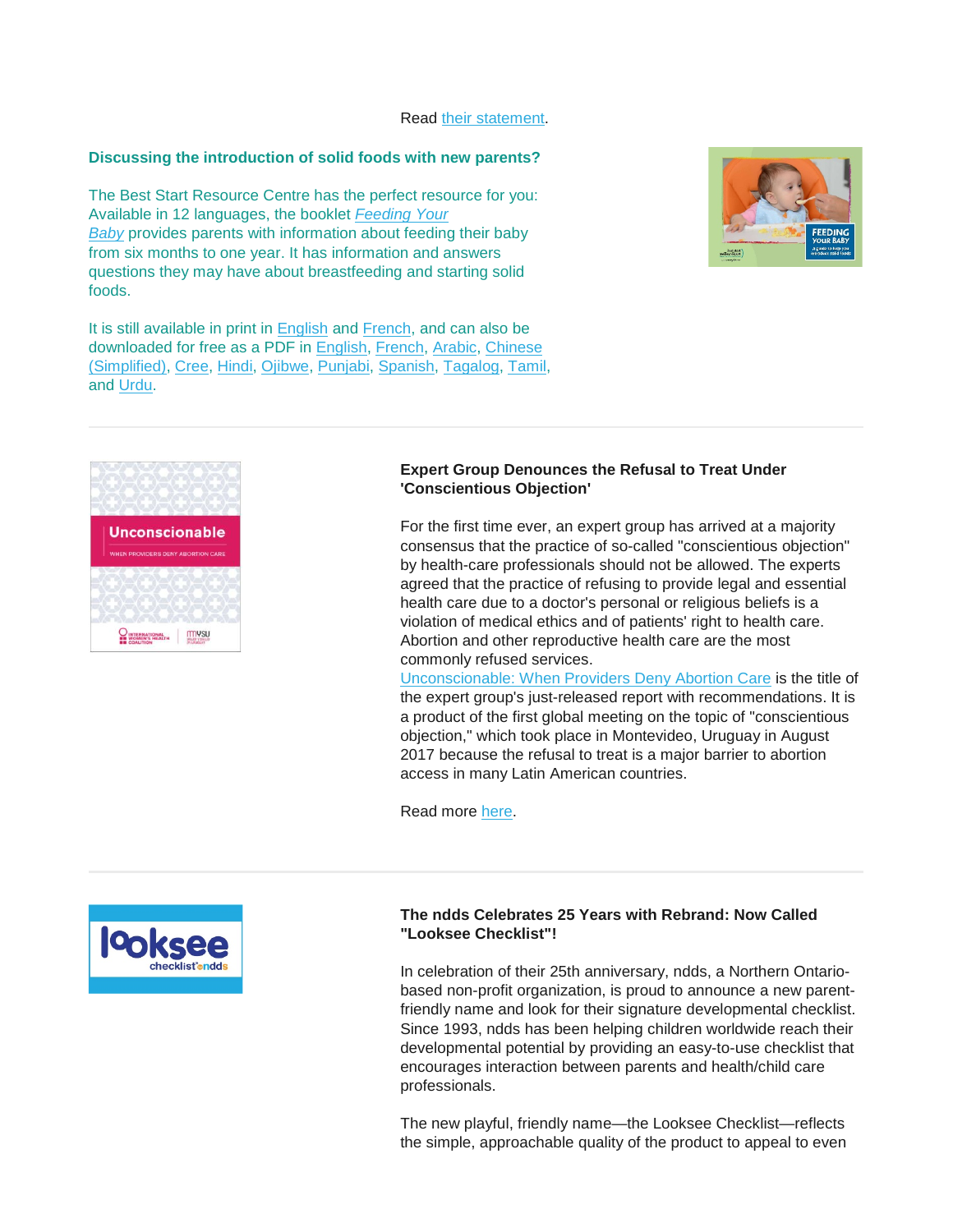more parents. The series of checklists follow a child from 1 month to 6 years of age and provides a short list of yes or no questions about the child's abilities along with tips to help them grow. The checklists are available in a variety of languages and formats including a redesigned, user-friendly website at **[www.lookseechecklist.com](https://ndds.us2.list-manage.com/track/click?u=bd69219c7afd02b79d5bae92d&id=374f5d609c&e=fd89ba4c56)**.

# **II. Recent Reports & Research**

#### **Ecological Association Between Operative Vaginal Delivery and Obstetric and Birth Trauma**

Increased use of operative vaginal delivery (use of forceps, vacuum or other device) has been recommended to address high rates of cesarean delivery. Seeking to determine the association between rates of operative vaginal delivery and obstetric trauma and severe birth trauma, researchers analysed data on 1,938,913 deliveries, and found that the rate of obstetric trauma and severe birth trauma have increased among operative vaginal deliveries despite an overall decline in the use of operative vaginal delivery. There is a positive association between the population rate of operative vaginal delivery and population rates of obstetric trauma, and severe birth trauma in nulliparous women. Recommendations to reduce cesarean delivery rates by increasing rates of operative vaginal delivery should be tempered by the understanding that such actions may be associated with higher rates of obstetric trauma. Continued concerted efforts toward improving the recognition and management of obstetric anal sphincter injury are warranted.

Read the study [here.](http://www.cmaj.ca/content/190/24/E734)

## **Early Childhood Is a Good time to Promote Physical Activity and Reduce Sedentary Behaviors**

To evaluate the effectiveness of behavioural interventions that report sedentary behaviour outcomes during early childhood, a systematic review and meta-analysis study was performed, revealing that after these interventions, the overall mean significant difference in screen time outcomes between groups was −17.12 min/day, and -18.91 min/day for sedentary time. Subgroup analyses suggest that for screen time, interventions of ≥6 months duration and those conducted in a community-based setting are most effective. For sedentary time, interventions targeting physical activity (and reporting changes in sedentary time) are more effective than those directly targeting sedentary time. Despite heterogeneity in study methods and results, overall interventions to reduce sedentary behaviour in early childhood show significant reductions, suggesting that this may be an opportune time to intervene.

Learn more [here.](https://www.ncbi.nlm.nih.gov/pmc/articles/PMC5867408/)



#### **Interested in making young children more active?**

The Best Start Resource Centre's *[Have A Ball Together](https://haveaballtogether.ca/)* bilingual website offers parents and service providers the information and the tools they need to promote and encourage physical activity for children 0-6.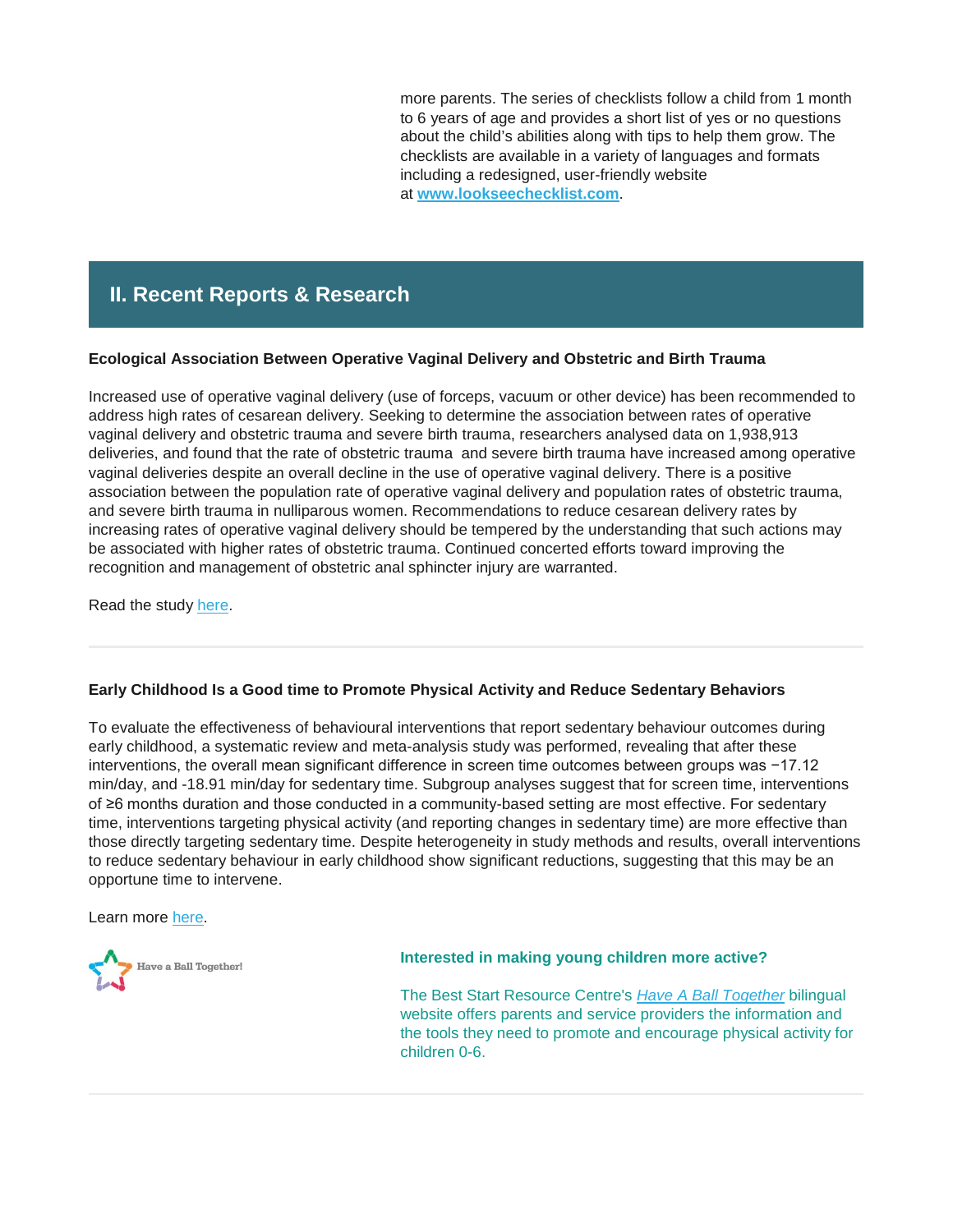#### **Interventions to Improve Breastfeeding Self-Efficacy and Resultant Breastfeeding Rates: A Systematic Review and Meta-Analysis**

Maternal breastfeeding self-efficacy (BSE) is reflective of a mother's confidence in breastfeeding and is a modifiable factor that may improve breastfeeding rates. Breastfeeding self-efficacy theory purports that women with higher BSE will have better breastfeeding outcomes. To explore the theoretical link between BSE and breastfeeding outcomes, researchers investigated (a) if interventions to improve BSE were successful and (b) if improvements in BSE resulted in improved breastfeeding rates. They found that, compared with mothers in control groups, mothers in intervention groups had significantly higher BSE at 2 months postpartum, and were 1.56 and 1.66 times more likely to be breastfeeding at 1 month and 2 months postpartum, respectively. Interventions that were implemented in the postpartum period, used combined delivery settings, or were informed by BSE theory had the greatest influence on breastfeeding outcomes. In conclusion, breastfeeding self-efficacy is a modifiable factor that practitioners can target to improve breastfeeding rates in mothers of fullterm infants.

Learn more [here.](https://www.ncbi.nlm.nih.gov/pubmed/28644764?dopt=Abstract)

## **The Effect of Perinatal Depression Treatment for Mothers on Parenting and Child Development: A Systematic Review**

Antenatal and postpartum depression are very common and have significant consequences for mothers and their children. This review examines which antenatal depression (AD) and post-partum depression (PPD) treatment interventions are most efficacious in improving parenting and/or child development. Randomized controlled trials (RCTs) and quasi-experimental studies assessing the effect of AD, PPD, or both treatment interventions on parenting and/or child development were included. Interventions include interpersonal psychotherapy (IPT), cognitive behavioural therapy (CBT), peer support, maternal-child interaction guidance, and other interventions, such as massage. For AD, IPT, CBT, and massage produced large effects on parenting (e.g. adjustment and attention toward infant) and child development (e.g. behaviour). For PPD, maternal-child interaction guidance and psychotherapeutic group support produced large effects on parenting (e.g. sense of competence) and child development (e.g. cortisol). However, meta-analysis revealed nonsignificant effects of IPT on maternal-child attachment and CBT on parenting stress. Promising findings exist for IPT, CBT, maternalchild interaction guidance, massage, and psychotherapeutic group support for specific parenting and/or child development outcomes. Additional RCTs using measures already employed in the literature are required to conduct necessary meta-analysis and fully elucidate treatment effect.

Learn more [here.](https://www.ncbi.nlm.nih.gov/pubmed/28962068?dopt=Abstract)

## **Short Sleep, Snoring May Affect Infants' Learning Skills**

Babies who fail to get enough sleep or are plagued by persistent snoring are more likely to experience some developmental delays by age two than other infants, new University of Alberta-led research has found. In particular, nighttime sleep duration was found to have the greatest influence on early childhood learning, according to the study that followed the progress of hundreds of Edmonton-area children. Researchers analyzed sleep pattern data from the 800 children in the Edmonton area to gain a better understanding of the effects likely to show up by a child's second birthday. They discovered that children who regularly slept less than 12 hours a day tended to have inferior cognitive and language skills by age two. The disparity was particularly pronounced for poor nighttime sleepers. Scholars also looked at disrupted sleep behaviour, finding that persistent snoring was associated with poorer language skills but had no effect on general cognitive development. In a second study, researchers delved into the children's snoring patterns, hoping to find out if there were different types of snorers and what factors might be influencing them. In addition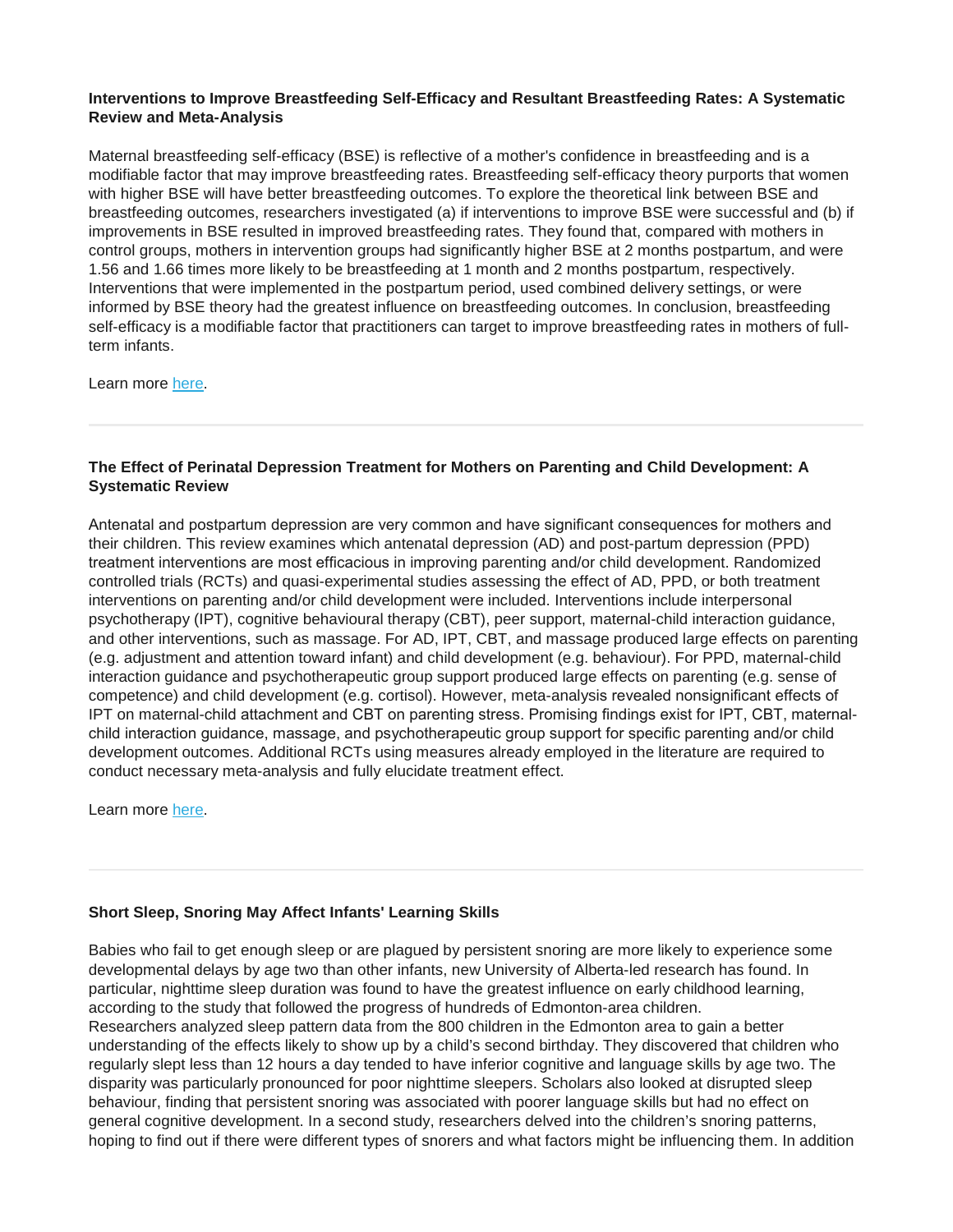to persistent snorers, the authors found children whose snoring peaked just in the first year of life, as well as children whose snoring advanced closer to age two. Infants given acid-reflux medication were more likely to develop early-onset snoring, while exposure to environmental factors such as smoke or dog dander was more associated with late-onset snoring, the study found. Children with allergies and nasal congestion, as well as those with divorced parents, were most likely to snore all the time.

Access the [first study here,](http://childstudy.ca/wp-content/uploads/2018/06/Shorter-sleep-duration.pdf) and the [second study here.](http://childstudy.ca/wp-content/uploads/2018/06/Phenotypes-of-sleep-disordered-breathing-symptoms.pdf)



#### **Discussing infant sleep with parents?**

The Best Start Resource Centre's *Sleep Well, Sleep Safe* is for parents of infants from 0-12 months and for all who care for infants. It provides healthy sleep tips as well information on how to reduce the risks of Sudden Infant Death Syndrome (SIDS) and other sleep related causes of infant death.

Currently available for sale in print in [English](https://www.beststart.org/cgi-bin/commerce.cgi?preadd=action&key=K49-E) and [French](https://www.beststart.org/cgi-bin/commerce.cgi?preadd=action&key=K49-F) and for free download as PDF in [English](http://www.beststart.org/resources/hlthy_chld_dev/pdf/BSRC_Sleep_Well_resource_FNL_LR.pdf) and [French.](http://www.meilleurdepart.org/resources/develop_enfants/pdf/BSRC_Sleep_Well_resource_FR_LR.pdf)

#### **Physical Activity and Fecundability in Women with a History of Pregnancy Loss**

Physical activity (PA) may influence fecundability through altered endocrine function. Studies evaluating this association have primarily utilized Internet-based recruitment and self-report for pregnancy assessment and have yielded conflicting results. Is physical activity (PA) associated with fecundability in women with a history of prior pregnancy loss? 1214 Healthy women aged 18-40 and with 1-2 prior pregnancy losses were recruited from four US medical centers. Participants were followed for up to six menstrual cycles while attempting pregnancy and through pregnancy for those who became pregnant.

The association of walking with fecundability varied significantly by BMI. Among overweight/obese women, walking ≥10 min at a time was related to improved fecundability. In adjusted models, women reporting >4 h/wk of vigorous activity had significantly higher fecundability compared to no vigorous activity. Associations of vigorous activity with fecundability were not significantly different by BMI. Moderate activity, sitting, and International Physical Activity Questionnaire (IPAQ) categories were not associated with fecundability overall or in BMI-stratified analyses. These findings provide positive evidence for the benefits of PA in women attempting pregnancy, especially for walking among those with higher BMI. Further study is necessary to clarify possible mechanisms through which walking and vigorous activity might affect time-to-pregnancy.

Learn more [here.](https://www.ncbi.nlm.nih.gov/pubmed/29648647)

#### **Emotional Eating in Childhood is Learned at Home**

The tendency for children to eat more or less when stressed and upset is mainly influenced by the home environment and not by genes, according to a new UCL-led study. The study, published in Pediatric Obesity, found that genetics only play a small role in young children's emotional overeating and undereating, unlike other eating behaviours in childhood such as food fussiness.

The current research, which analysed data from over 398 British twins, builds on a previous UCL study published in 2017 which highlighted the strong effect of the home environment on emotional eating. In this study, half the families were selected specifically because the parents had obesity, to see if the effect of the home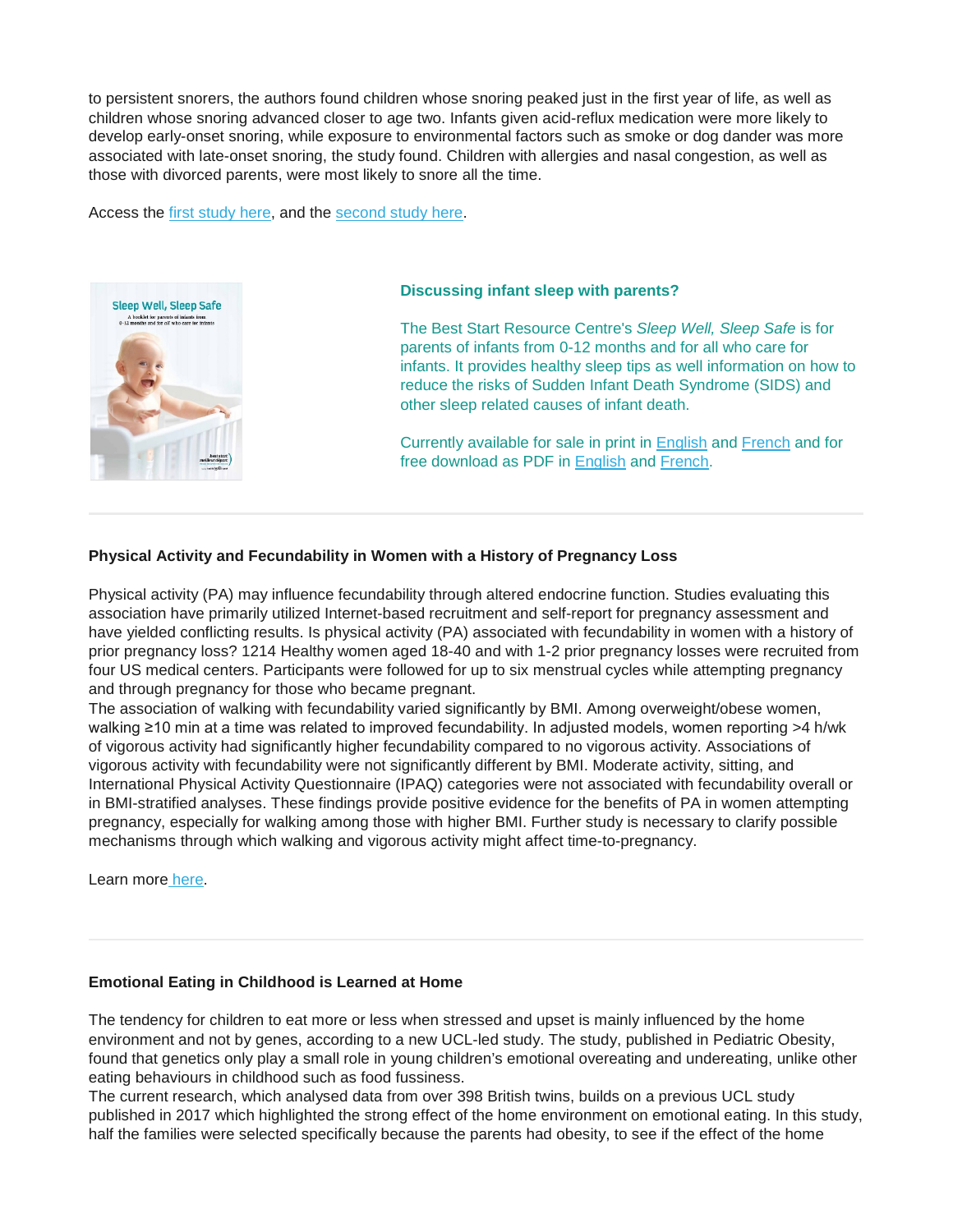environment on emotional eating was still strong. Notwithstanding this, researchers still found that emotional eating is driven by environmental factors, regardless of the child's risk of obesity.

Learn more [here.](https://onlinelibrary.wiley.com/doi/full/10.1111/ijpo.12428)



#### **Want to learn more on healthy weight in children?**

The Best Start Resource Centre's *It Takes a Village: Taking Action for Healthy Children* is a free on-line course for service providers working with children 2-11. The focus is on healthy weights in children, in the context of healthy child development.

Take the course [in English](http://www.beststart.org/TakingAction/) or [in French.](http://www.meilleurdepart.org/Agir/)

## **III. Current Initiatives**



#### **Campaign: Save the Children**

In Canada, 4.5 every 1,000 birth dies, 2.7 % children of primary or secondary school age dropped off, 2.2 out of 1,000 girls 15-19 married and the adolescent birth rate is 9.5 out of 1,000... Yet despite these alarming numbers, Canada ranks 24 out of 175 countries in the 2018 End of Childhood Index Rankings, according to the report from [the "Save the Children" campaign,](https://campaigns.savethechildren.net/) which aims to tackle some of the key causes of exclusion in order to help set the world on the trajectory to end preventable child deaths and achieve learning for every child within a generation.

Read the report [here.](https://campaigns.savethechildren.net/sites/campaigns.savethechildren.net/files/report/EndofChildhood_Report_2018_ENGLISH.pdf) Discover what you can do to help the campaign [here.](https://campaigns.savethechildren.net/)



#### **Single Dads on the Rise**

Single dads are making up a growing number of the population. [According to Statistics Canada,](https://www.statcan.gc.ca/eng/dai/smr08/2017/smr08_218_2017) 15.5 per cent of children aged 24 and under were living with a male lone parent in 1996, and that number increased to 20.1 per cent in 2011. Since 2001, the number of children living with a single dad grew 34.1 per cent compared to those living with a single mom, a group that grew by 4.8 per cent. In 2016, two in ten children were living with their father.

While we may be aware that fatherhood is changing and single fathers are more visible, what is less apparent is how much they suffer with higher incident rates of physical and mental health issues than those with partners. North America's gender norms around masculinity has made some men believe that showing emotions is a sign of weakness and vulnerability. Asking for help can be viewed as vulnerability, so single dads are less likely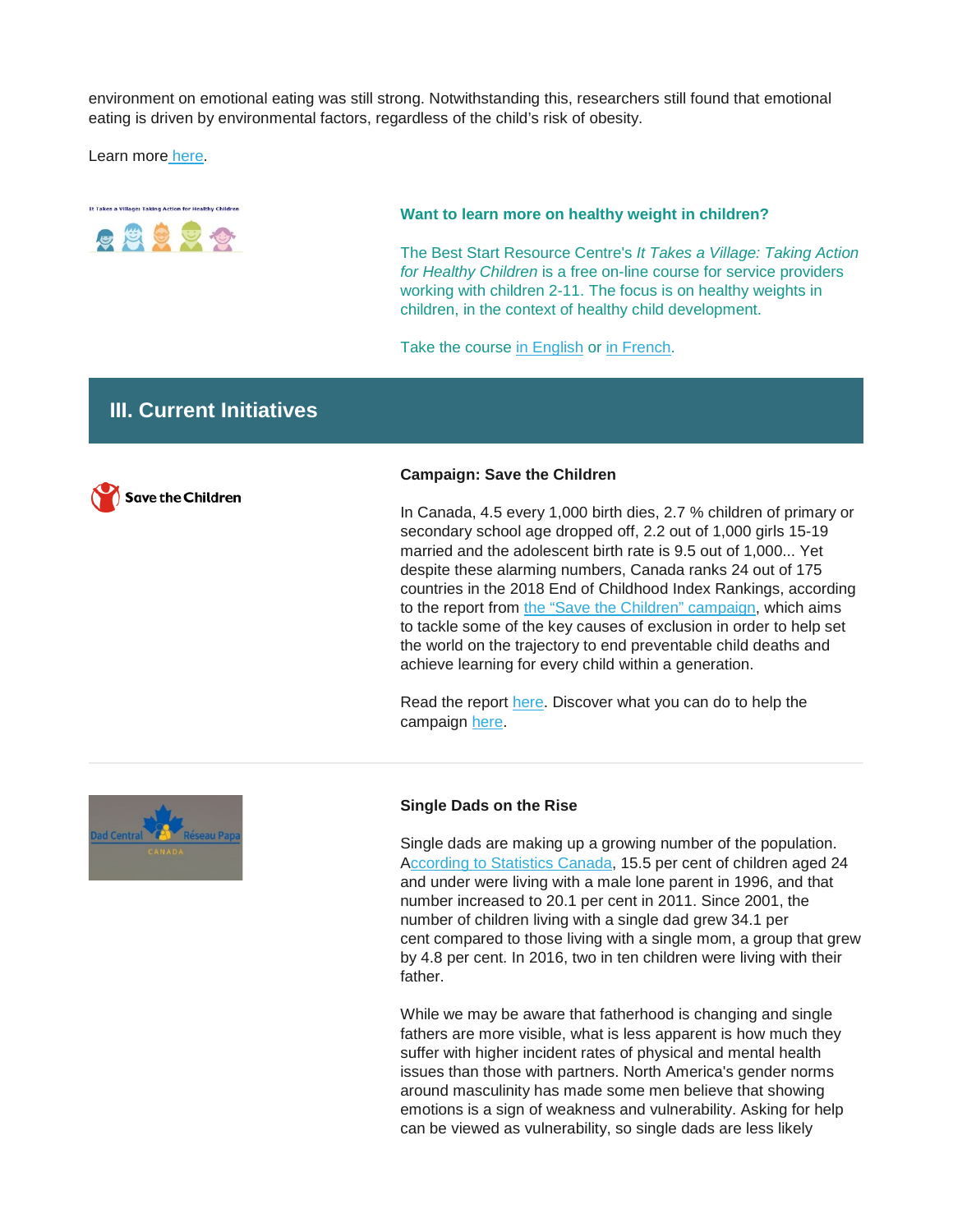to reach out for support from others when needed. Social support is key to mental health and single dads are far less likely to have this in place for themselves. Yet, in a [recent study](https://www.reuters.com/article/us-health-fathers-wellbeing/single-fathers-rate-physical-and-mental-health-low-idUSKBN14F108) of Canadian single dads conducted by University of Toronto, they found one in five had two or more chronic medical conditions, and one in 10 had a diagnosed mood or anxiety disorder. Incidentally, compared to single mothers, single fathers also had lower fruit and vegetable consumption and were more likely to be overweight and binge drinkers.

Consider directing Dads to [fatherly.com,](https://www.fatherly.com/) [All Pro Dad,](https://www.allprodad.com/) the [Single](https://www.facebook.com/groups/478055162214264/)  [Dads](https://www.facebook.com/groups/478055162214264/) Facebook page and [Dad Central Canada.](http://www.dadcentral.ca/)



Children often charm and surprise with their thoughts, ideas and imaginative play scenarios, which can take some unexpected turns and fantastic plot twists. In fact, sometimes the things children say and do leave us scratching our heads in wonder: that is they challenge us and leave us to wonder "why". Why did the child say/do that? Why did a situation in which two children are tugging a toy between them come to be? We may not always have a complete picture.

360° video is a new tool that the [SECD team](https://rrc.us3.list-manage.com/track/click?u=4dda9bcd1d0bf47f7e75238c1&id=8030b77783&e=cf31a8d65f) is excited to introduce as part of their multimedia inventory. As a tool that allows the viewer to follow the action, 360° video potentially expands our view of events over time and space.

What applications can you think of for your context? When you think of the potential for 360° video in relation to your context, is there something that you have been wondering about that might benefit from an expanded view?

Learn more and watch examples of videos [here.](https://www.scienceofecd.com/pages/secd-emessage)

# **IV. Upcoming Events**

#### **Best Start Resource Centre 2019 Conference: Save the Date**

A yearly, unique event in Ontario, our annual conference gives all service providers working on preconception & prenatal health, and early child development and education the opportunity to meet, share, reflect, network and be inspired! The 2019 conference will take place **in Toronto, February 12-14, 2019**.

Our [2018 conference](http://en.beststart.org/2018-BSRC-conference-web-coverage) was a huge success and [the 2019](http://en.beststart.org/2019-Conference)  [conferencep](http://en.beststart.org/2019-Conference)romises to be even better: Our keynotes are likely to include Dr. Gary Bloch, Dr. Kathryn Hirsh-Pasek and Annette Cutknife. Janet Fox will facilitate a full-day workshop on Water and



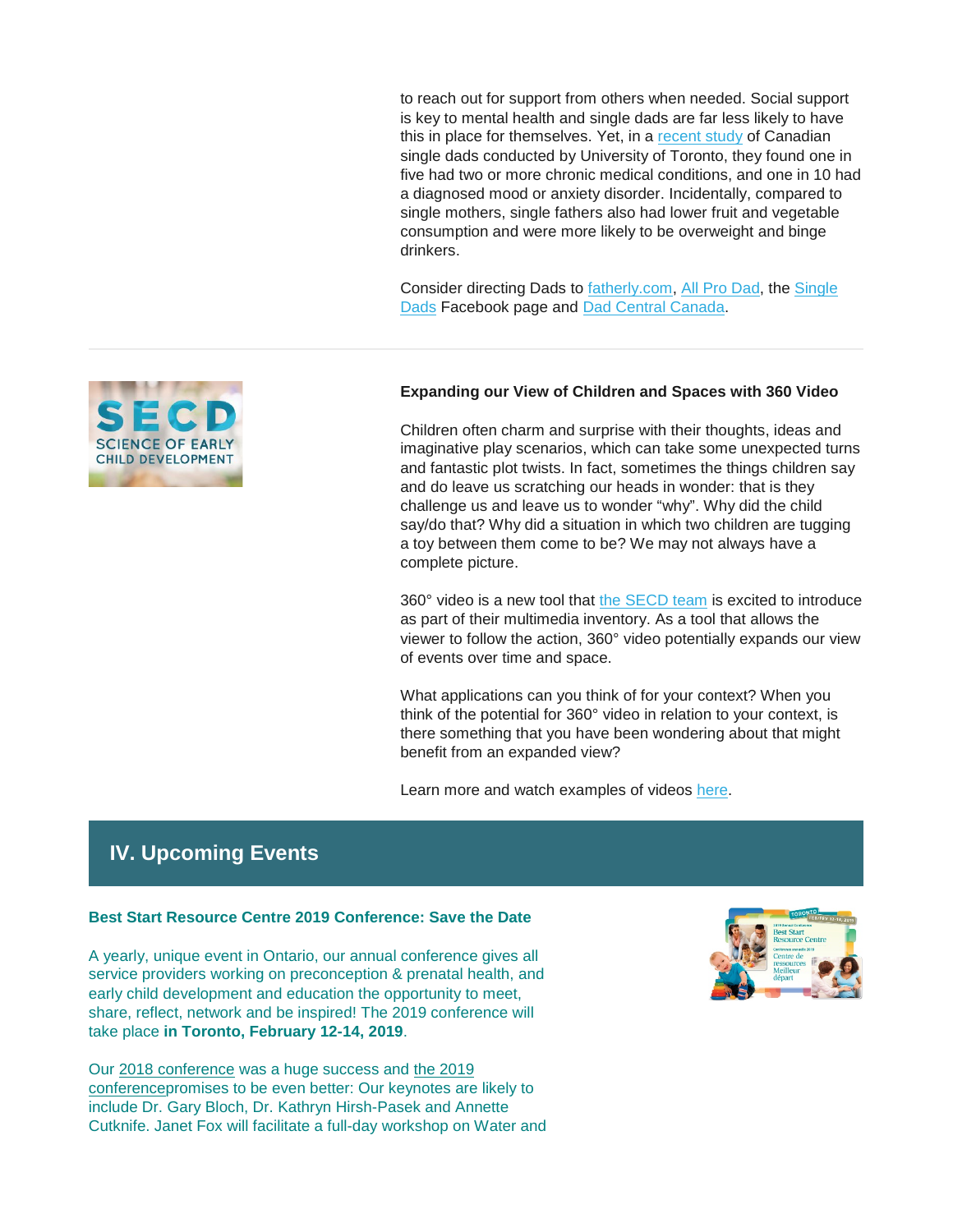Plant Teachings, and renowned author, Ann Douglas, will talk about Supporting Parents through the Storm, and how parents' health is interconnected to that of their children in a concurrent session. Don't miss our Exhibitor Day on February 13, and more!

Visit [the bilingual website](http://en.beststart.org/2019-Conference) regularly to learn more!



### **2018 OCASI Executive Directors Forum: Call for Vendors**

The [OCASI](http://edforum.ocasi.org/index.html) Executive Directors Forum open to all Agencies serving Newcomers and Refugees in Ontario, and it will take place **November 7–8, 2018 in Toronto**. OCASI would like to showcase community start-ups and small business and OCASI Member from across Ontario. If this is you or your organization, please submit a description of your business or program with the subject line "Vendor call" to [edforum2018@ocasi.org](mailto:edforum2018@ocasi.org) by August 3rd, 2018. If you are interested in submitting a proposal application [please download here.](http://edforum.ocasi.org/vendors-submission-form-en.pdf)



# **NRC's 2018 Forum: "Unpacking Food Literacy"**

Growing concerns about unhealthy eating habits, including consuming too many processed foods and beverages, and the lack of food literacy in children, youth and adults has inspired this year's theme - Unpacking Food Literacy. Join the NRC on **November 15, 2018 in Toronto** as they explore the current state of food literacy, its components, and the latest research and strategies that will help to change behaviours. Don't miss out on this exciting opportunity to hear from and network with health professionals, service providers, educators, students, researchers, government decision makers and food literacy champions.

Learn more [here.](https://opha.us3.list-manage.com/track/click?u=523bec72fbd3002744594cd6a&id=7baaa320f6&e=784d9e4e9f)

#### **7th Conference on Recent Advances in the Prevention and Treatment of Childhood and Adolescent Obesity**

Taking place **October 25 -27, 2018 in Calgary**, this conference brings together an interdisciplinary group of professionals working in the field of childhood and adolescent obesity. The 7th conference will focus on a range of topics that impact the prevention and treatment of obesity beyond the clinic setting, considering the broader social and environmental factors that influence the health of children, adolescents, and families. This multi-theme meeting will explore the role that health care professionals can play in promoting healthy strategies within the greater community to enhance the well-being of children and

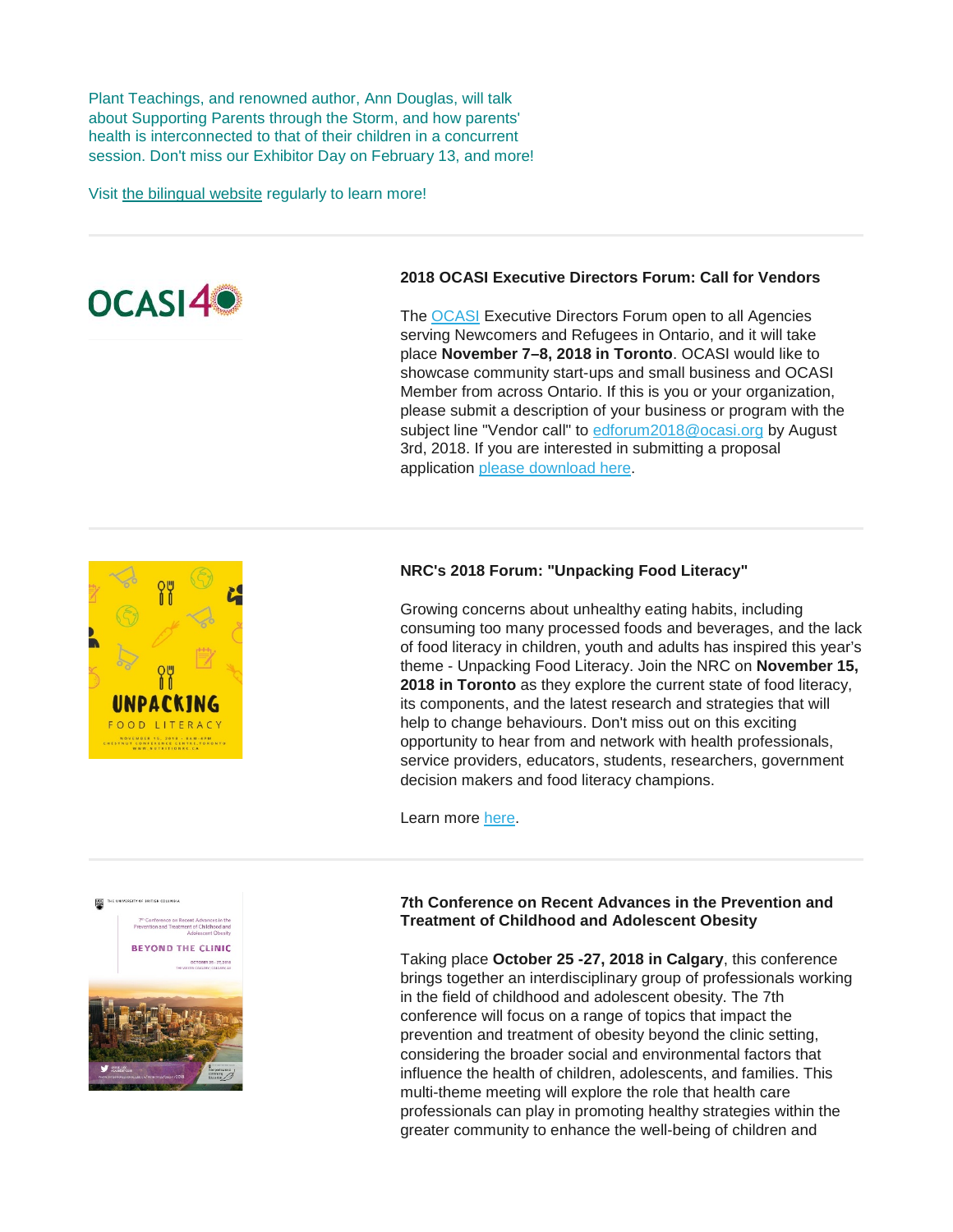adolescents living with obesity. Specifically, the conference will showcase examples of successful collaborations that span diverse settings, including the health care system, government, schools, and community at-large.

Learn more [here.](http://interprofessional.ubc.ca/initiatives/obesity2018/)

#### **Health Promotion Ontario 2018 Annual Conference**

One of the key goals of Health Promotion Ontario is to advance the critical importance of health promotion through advocacy, knowledge exchange, and professional development for its membership. This year's conference, taking place **November 22nd, 2018 in Toronto**, is intended to serve as a forum for practitioners, researchers, and students to come together to learn about and critically reflect on the ways that important social issues are forcing the field of health promotion to "break new ground". Themes will include truth & reconciliation, health promotion and technology, cannabis legalization, active transportation, climate change, health promotion and physical & social environments, mental health, grass roots outreach & community-based health promotion...

Learn more [here.](https://www.healthpromotioncanada.ca/hpo-anuual-conference-201-call-for-abstracts/)



#### **Annual Conference on Women and Maternal Nutrition and Care**

Taking place **August 31st through Sept 1st, 2018 in Toronto**, Women Nutrition 2018 is intended to give a chance to the specialists in the field of Food and Nutrition to analyze latest progressions and challenges in the field. It is proposed to give dieticians, nutritionist's stage regarding the advanced technologies increasing the Women's Health, scientists and clinical nutritionists. Women Nutrition 2018 welcomes prominent Researchers, Specialists, Presidents, Delegates and experts from the field of Nutrition, food Science and nutrition industry and molecular genetics to participate in the natural exploratory sessions, B2B meetings and breakout get-togethers over the tea-coffee breaks and cocktails.

By the end of the sessions, participants will:

- See the important role of Nutritional value in Women's Diet in maintaining a healthy life.
- Consider strategies to address issues/Risk factors relating to Women's health and safety through Market research analysis

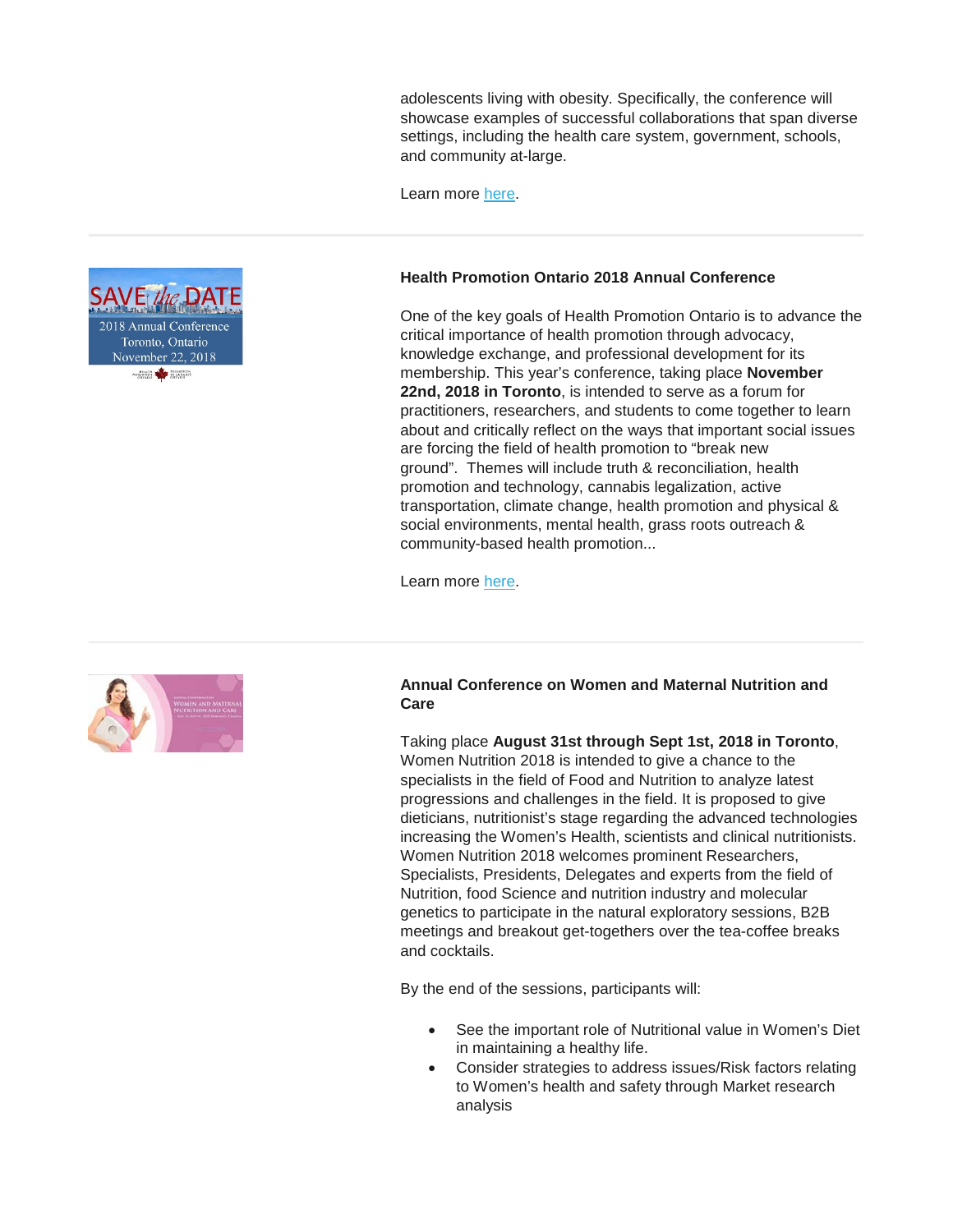#### Learn more [here.](https://www.eventbrite.com/e/annual-conference-on-women-and-maternal-nutrition-and-care-cse-tickets-45940447114)

## **V. Resources**



#### **Reaching IN... Reaching OUT Songs of Resilience**

Research tells us that music and movement are a powerful combination. Together they help children by building better brains, reinforcing learning, supporting development, building strengths to "bounce back" and thrive, and promoting social harmony.

So, Reaching IN... Reaching OUT has been writing special musical stories and children's sing-a-longs and adding guided movements that are aimed at children 3-1/2 to 7 years. Each song package contains a musical story, sing-a-long with guided movements, lyrics and sheet music, tips on how to use the songs most effectively, and other resiliency resources.

Learn more [here.](http://reachinginreachingout.com/songsofresilience.htm)

#### **Bringing Up Bébé Bilingual: The 4Rs**

Experts unanimously agree that the best way to become bilingual is to be exposed to the two languages from birth (or even in utero, as the brain is ready to learn language at the 34th week of pregnancy). There is a decline in the ability to learn a second language after six or seven, though that does not mean adults can't learn a second language. Bilingual language development also has another important feature: one of the two languages is almost always a minority language, which means it is spoken less than the other language in the child's environment. This often means that children have fewer opportunities to hear, speak and learn that minority language. The critical threshold for developing proficiency in a second language is to be exposed to this language at least 30 per cent of the time. If a child is awake 84 hours during a week, they need to be exposed to the minority language for 28 hours. Unless each parent speaks their mother tongue to their child all the time, which is not always feasible, this level of exposure is rarely attained. To help bilingual families raise bilingual children, you can:

- Promote the 4Rs method described [here.](https://www.bccf.ca/bccf/blog/bringing-up-b%C3%A9b%C3%A9-bilingual/)
- Browse the [1 enfant 2 langues](http://developpement-langagier.fpfcb.bc.ca/en) website (BILINGUAL)

#### **Did you know?**

Language is the best tool to help a child do well later in school and in life. The Best Start F booklet When Children Speak More Than One Language, available in 12 langauges, offers based on research to parents of a child who will learn two or more languages.

Currently available for sale in print in [English](https://www.beststart.org/cgi-bin/commerce.cgi?preadd=action&key=K51-E) and [French,](https://www.beststart.org/cgi-bin/commerce.cgi?preadd=action&key=K51-F) and for free download as PDF in [English,](http://www.beststart.org/resources/hlthy_chld_dev/BSRC_When_Families_Speak_fnl.pdf) [French,](http://www.meilleurdepart.org/resources/develop_enfants/pdf/BSRC_When_Families_Speak_FR_fnl.pdf) [Arabic,](http://www.beststart.org/resources/hlthy_chld_dev/families_speak/BSRC_When_Families_Speak_AR.pdf) [Chinese,](http://www.beststart.org/resources/hlthy_chld_dev/families_speak/BSRC_When_Families_Speak_ZH.pdf) [Cree,](http://www.beststart.org/resources/hlthy_chld_dev/families_speak/BSRC_When_Families_Speak_CREE_final.pdf) [Hindi,](http://www.beststart.org/resources/hlthy_chld_dev/families_speak/BSRC_When_Families_Speak_HI.pdf) [Ojibway,](http://www.beststart.org/resources/hlthy_chld_dev/families_speak/BSRC_When_Families_Speak_OJIB_final.pdf) [Punjabi,](http://www.beststart.org/resources/hlthy_chld_dev/families_speak/BSRC_When_Families_Speak_PU.pdf) [Spanish,](http://www.beststart.org/resources/hlthy_chld_dev/families_speak/BSRC_When_Families_Speak_SP.PDF) Tagalog

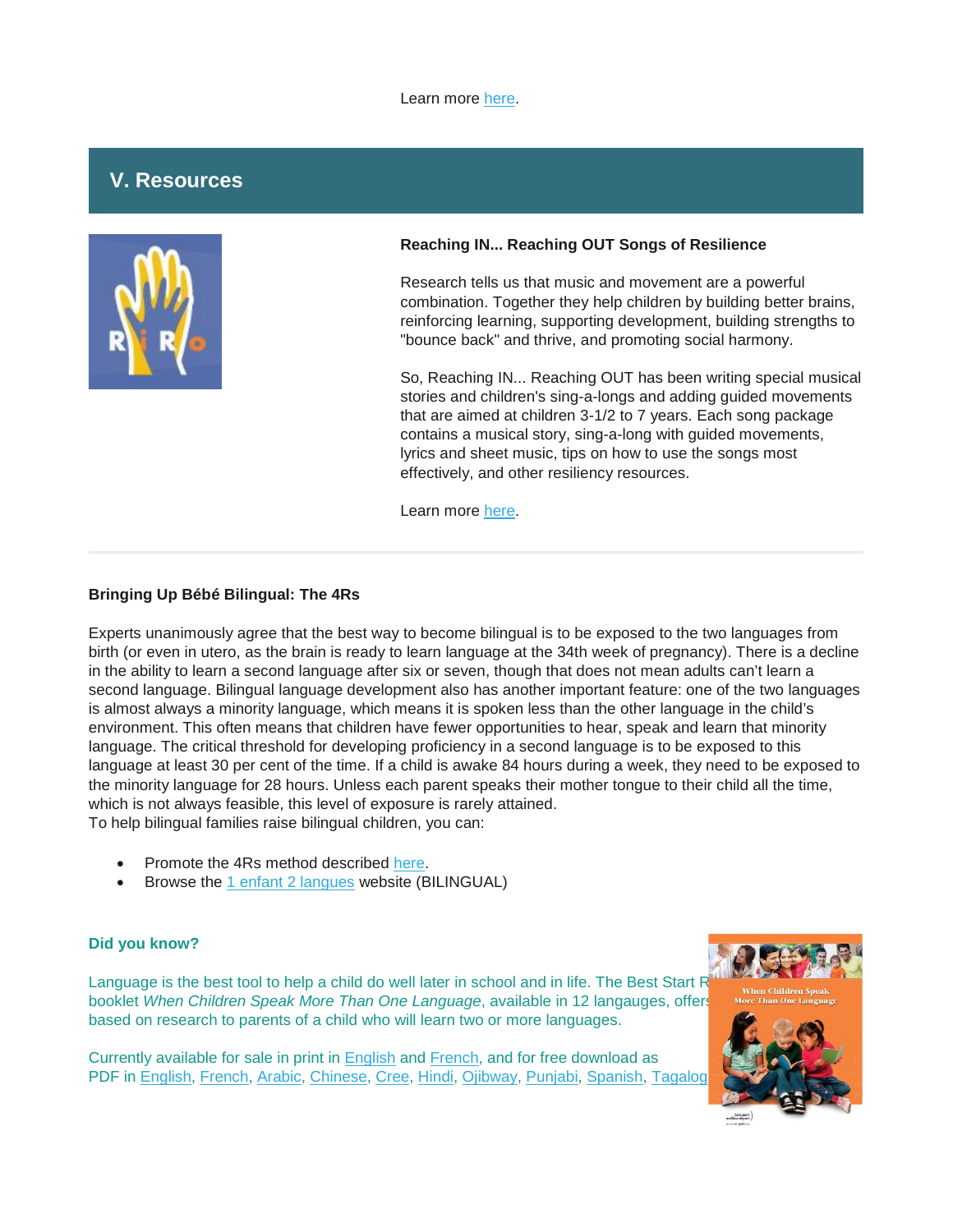**Strong Nations** 

It's a plan

Helping you make decisions about contraception

## **Strong Nations: Bringing Indigenous Books Into Your Lives...**

In 2012, Strong Nations began a publishing house. By 2017, they had over 150 titles! Growing up while learning multiple languages is beneficial to kids, and Strong Nations translate all of their books into French and work with Indigenous communities to license their books for Indigenous language translations. They believe in collaborating with schools, colleges, universities, organizations, daycare facilities, businesses and communities to support and improve the learning experiences for all Indigenous peoples. Strong Nations provides an open service of information to support, and hopefully transform, the lives of Indigenous peoples by providing access to, and demonstrating the use of, Indigenous text in literacy acquisition. They hope to bring Indigenous content into the lives of all peoples in order to create pathways that support the building of strong nations together.

Learn more [here,](https://www.strongnations.com/) and check, in particular, the beautiful [Caring for](https://www.strongnations.com/store/item_list.php?it=3&p1=2&cat=2940)  [Me series…](https://www.strongnations.com/store/item_list.php?it=3&p1=2&cat=2940)

## **It's A Plan: Website on Contraception**

With so many options available, making the right decisions about contraception can be a little overwhelming. The *[It's a](https://www.itsaplan.ca/)  [plan](https://www.itsaplan.ca/) website* was created by [the SOGC](https://sogc.org/) to help patients and their health care providers determine the method that's best for them.

#### **And when the time comes to discuss Preconception...**

Check out the Best Start Resource Centre's [Preconception](https://www.beststart.org/cgi-bin/commerce.cgi?search=action&category=F00E&advanced=yes&sortkey=sku&sortorder=descending)  [resources](https://www.beststart.org/cgi-bin/commerce.cgi?search=action&category=F00E&advanced=yes&sortkey=sku&sortorder=descending) and in particular the [Health Before Pregnancy](http://www.healthbeforepregnancy.ca/) bilingual website! This website is designed for people thinking of having a baby in the near future. It provides information to help them plan for the healthiest baby possible.

**Health Before PREGNANCY** Is there a baby in your future?



by/par health nexus santé



180 Dundas Street West, Suite 301, Toronto, ON M5G 1Z8 Telephone: (416) 408-2249 | Toll-free: 1-800-397-9567 | Fax: (416) 408-2122 E-mail: [beststart@healthnexus.ca](mailto:beststart@healthnexus.ca?subject=Contact%20Us)